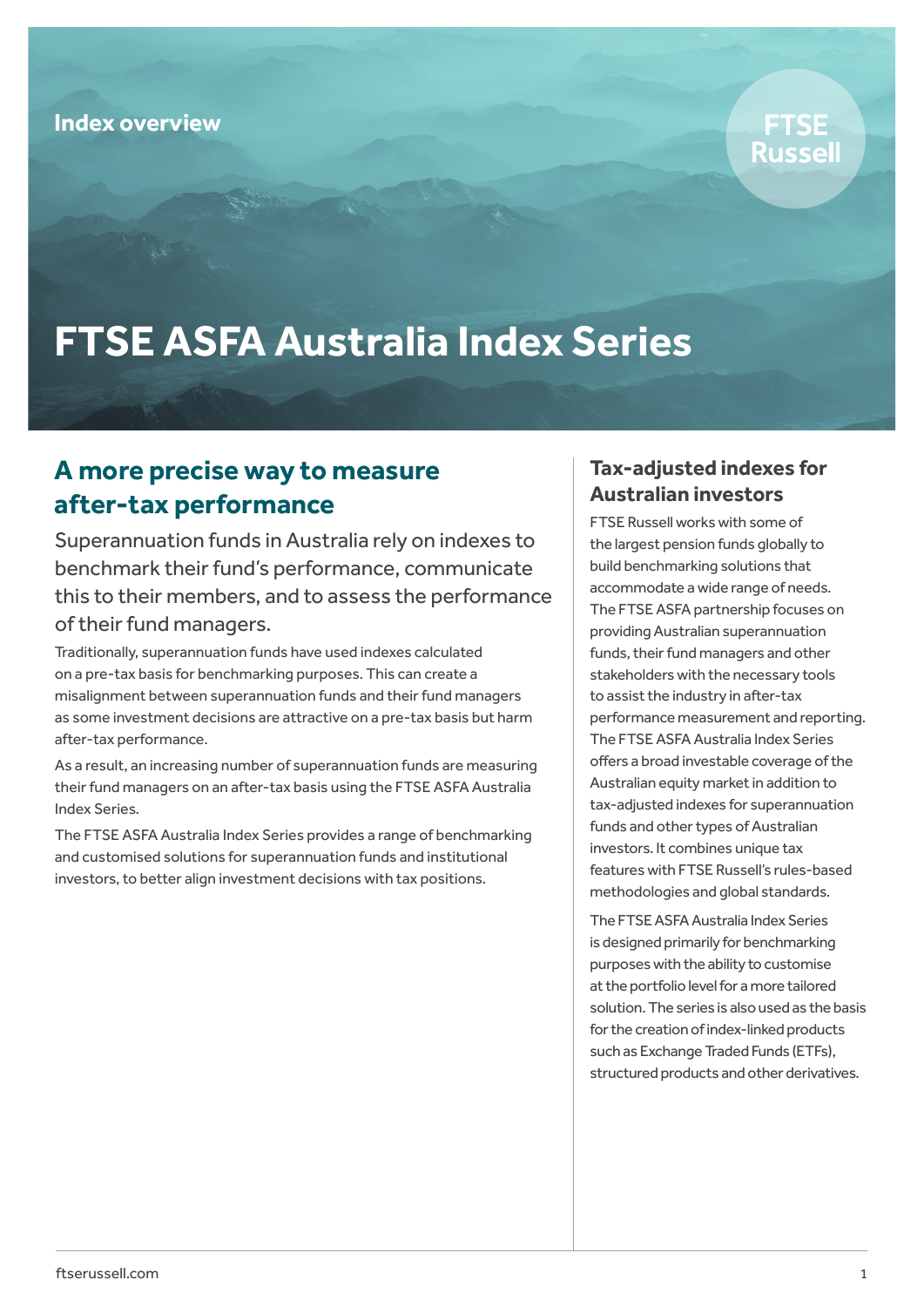#### **First industry standard after-tax benchmarks**

Industry standard tax-adjusted benchmarks did not exist for Australian investors until the launch of the FTSE ASFA Australia Index Series in 2009, due to the complexities involved in developing the methodology in this area. FTSE Russell's independence and focus on providing tailored benchmarking solutions assures Australian superannuation funds are using an objective and valid point of reference for measuring after-tax performance. Now superannuation funds can share a common basis with their fund managers and other stakeholders for greater transparency and focus on tax efficient investing.

#### **A clearer picture for all investors**

A clearer picture of performance is important to all types of investors. FTSE Russell uses varying tax rates to calculate a franking credit and buy-back adjusted version of the FTSE ASFA Australia Index Series for:

- Tax exempt investors
- Superannuation funds

#### **Daily or annual franking creditadjusted indexes**

Franking credits are refunded by the Australian Taxation Office (ATO) at the end of the financial year. In 2018, FTSE Russell launched the cumulative franked indexes, which accumulates franking credits on a daily basis and reinvests the credits at the end of the financial year. Daily franking credit-adjusted indexes that reinvest franking credits on a daily basis are also available.

#### **Customised after-tax solutions**

FTSE Russell understands that there is not necessarily a 'one size fits all' when it comes to measuring after-tax performance. Investors have different requirements and FTSE Russell can develop customised solutions to meet your needs. The Custom team at FTSE Russell will work with you to create an after-tax benchmark to suit your specific objectives or mandates.

#### **Informed opinions**

The depth and breadth of data included in the FTSE ASFA Australia Index Series provides granularity for performance attribution at the tax level. This facilitates more informed discussions between superannuation funds, fund managers and other stakeholders, when measuring the performance of a portfolio against an aftertax benchmark. FTSE Russell places great importance on the transparency of its index design. Index ground rules are accessible at all times at ftserussell.com/australia.

### **Accurate representation of the Australian market**

Unlike other Australian equity indexes, FTSE Russell excludes CHESS depositary interests (CDIs) and investment trusts from the FTSE ASFA Australia Index Series to minimise duplicate holdings of companies within a diversified portfolio. Additionally, investors will be better positioned to capture investment opportunities associated with small cap companies included in the dynamic FTSE All-Share® Index. Constituents in the FTSE All-Share Index will not be fixed, allowing the indexes to expand and contract with the market.

#### **Tested to be liquid and tradable**

Investors require liquidity and tradability. FTSE Russell's free float methodology ensures that constituent weights within the index reflect the shares available to investors. The calculation reflects the investability of a company, without subjecting investors to unnecessary re-balancing and transaction costs. Additionally, companies must trade a sufficient level of their available shares in issue prior to a review to be eligible for inclusion, but also to remain in the index series.

#### **Independent committee**

Since the launch in 2009 the FTSE ASFA Australia Advisory Committee was instrumental in working with FTSE Russell to ensure that the indexes were calculated in accordance with best practice and are relevant to market requirements. In 2014 the oversight support of the Index Series was moved to the FTSE Asia Pacific Regional Advisory Committee to ensure they continue to meet your needs. The committee is made up of senior investment professionals and finance industry experts acting independently to advise on the creation of new indexes, enhancements to the methodology and to ensure that the index series evolves with any changes in the market environment.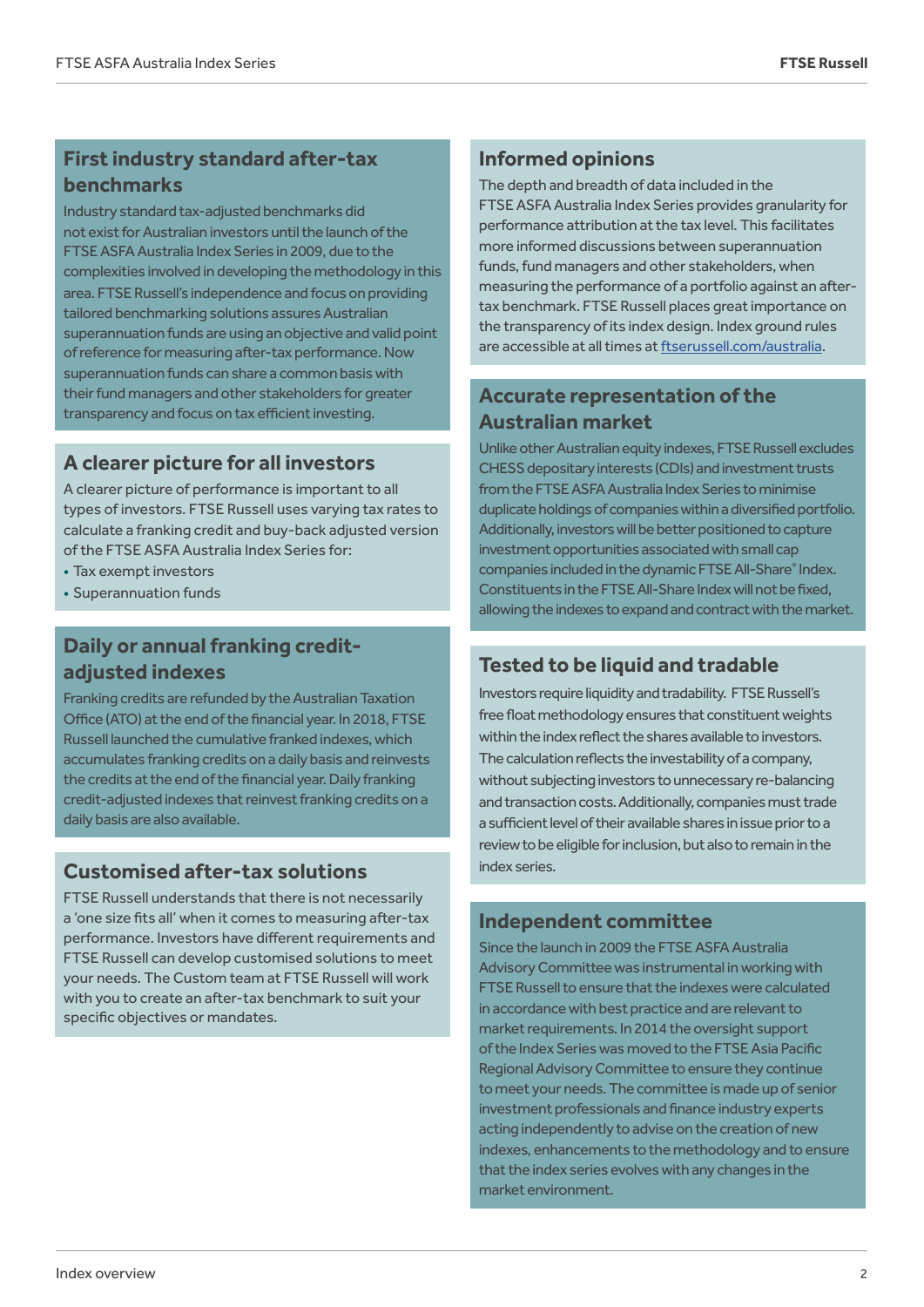## **Index family structure**

#### **Franking Credits Indexes** FTSE ASFA Australia 100 Index FTSE ASFA Australia 200 Index FTSE ASFA Australia 300 Index FTSE ASFA Australia Small Cap FTSE ASFA Australia All-Share FTSE ASFA Australia Sectors 2. Include franking credits from participation in off-market buy-backs<sup>1</sup> 3. Apply di�erent tax rates to income in the index 1. Include franking credits attached to dividends **FTSE ASFA Australia Index Series** Superannuation 15%

| $0\%$                  |                        |                        | 15%                                                                         |                        |                                          |
|------------------------|------------------------|------------------------|-----------------------------------------------------------------------------|------------------------|------------------------------------------|
| Australia<br>100 Index | Australia<br>200 Index | Australia<br>300 Index | FTSE ASFA FTSE ASFA FTSE ASFA FTSE ASFA FTSE ASFA<br>Australia<br>Small Cap | Australia<br>All-Share | <b>FTSE ASFA</b><br>Australia<br>Sectors |

### **Index features**

| <b>FTSE ASFA Australia Index Series Tax bracket</b>                                              |                     |                       |                                    |  |  |  |
|--------------------------------------------------------------------------------------------------|---------------------|-----------------------|------------------------------------|--|--|--|
| <b>Index feature</b>                                                                             | <b>Tax exempt</b>   | <b>Superannuation</b> | <b>Super Dividends<sup>2</sup></b> |  |  |  |
| Applies tax to declared<br>dividends                                                             |                     |                       |                                    |  |  |  |
| Includes franking credits<br>attached to dividends                                               |                     |                       |                                    |  |  |  |
| Includes franking credits<br>from participating in off-<br>market-buy-backs (OMBBs) <sup>3</sup> |                     |                       |                                    |  |  |  |
| Daily or annually cumulative<br>franking credits <sup>4</sup>                                    | (Daily or Annually) | (Daily or Annually)   |                                    |  |  |  |

#### **ASFA**

The Association of Superannuation Funds of Australia (ASFA) has been operating since 1962 and is the peak policy, research and advocacy body for Australia's superannuation industry.

ASFA's purpose is to work alongside government bodies and superannuation funds to achieve both good public policy and industry best practice. As a not-forprofit, it exists to ensure these translate into the best outcome for all retirees – ASFA's focus always leads back to fund members.

ASFA is apolitical, which allows the association to work closely and credibly with politicians, regulators and the media.

ASFA represents the APRA regulated superannuation industry with members from corporate, industry, retail and public sector funds, and service providers. ASFA doesn't advocate one sector's interests over another, rather they analyse the system as a whole and develop policy accordingly.

<sup>1</sup> To meet the specific needs of several clients FTSE Russell has developed a suite of indexes for the Tax Exempt and Superannuation Fund tax bracket which exclude off-market buy-backs. 2 Super Dividends indexes only apply tax to declared dividends, and when compared with the superannuation indexes allow superannuation funds to assess the impact of franking credits on performance.

<sup>3</sup> Indexes excluding OMBBs are available.

<sup>4</sup> Annually cumulative franked indexes were launched in 2018.